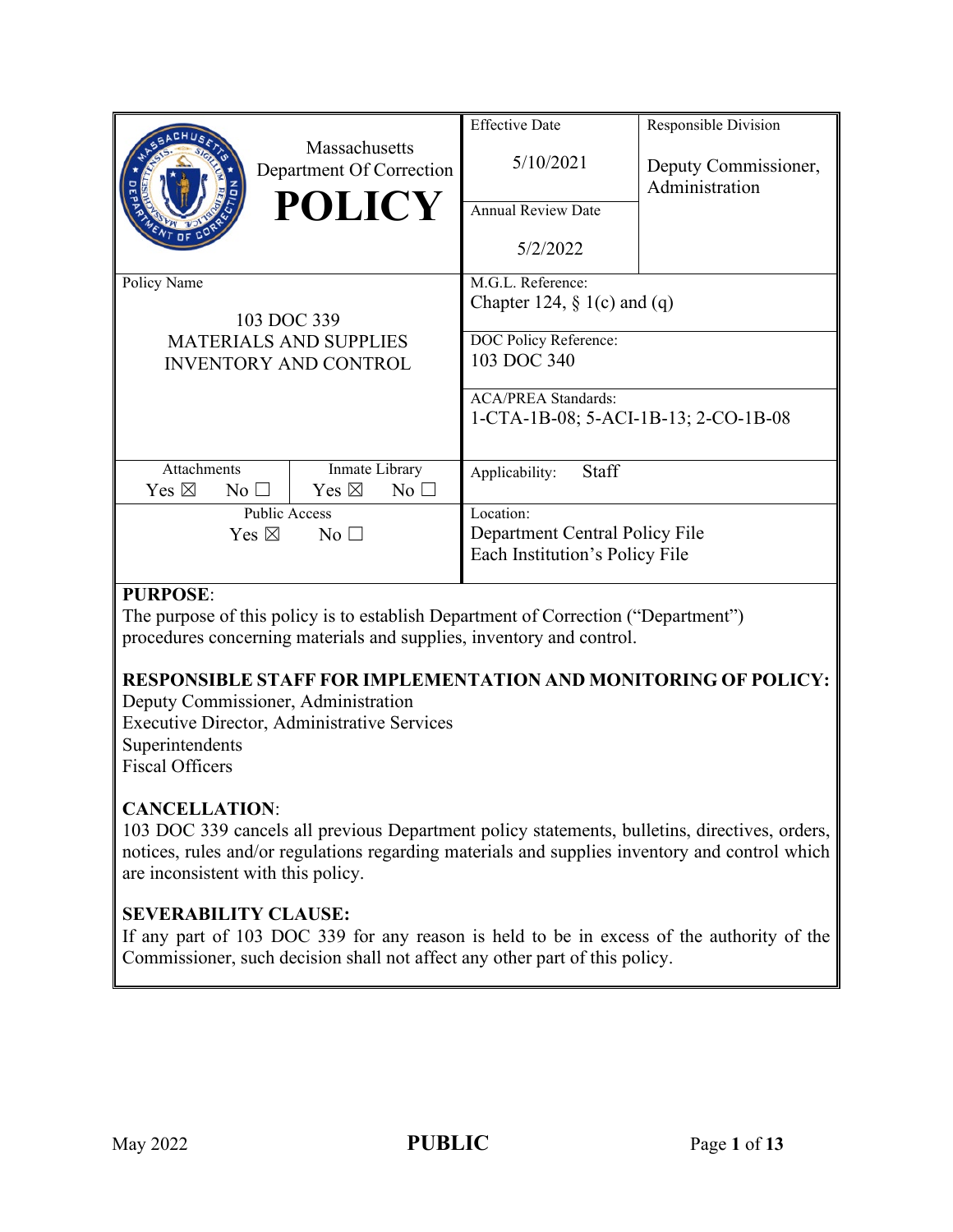# **TABLE OF CONTENTS**

| <b>General Receiving Procedures</b><br>3<br>339.02<br>339.03<br>The General Storeroom<br>4<br>339.04<br>Storage Area's Not Controlled by the Storekeeper<br>4<br>339.05<br>Breakage, Damage, Spoilage, and Transfers<br>5<br>339.06 The Materials and Supplies Inventory and Control Cycle<br>5<br>9<br>Access to Records<br>339.07<br>9<br><b>Retention of Accounting Records/Source Documents</b><br>339.08<br>Responsible Staff<br>9<br>339.09 | 339.01 | Definitions | 3 |
|---------------------------------------------------------------------------------------------------------------------------------------------------------------------------------------------------------------------------------------------------------------------------------------------------------------------------------------------------------------------------------------------------------------------------------------------------|--------|-------------|---|
|                                                                                                                                                                                                                                                                                                                                                                                                                                                   |        |             |   |
|                                                                                                                                                                                                                                                                                                                                                                                                                                                   |        |             |   |
|                                                                                                                                                                                                                                                                                                                                                                                                                                                   |        |             |   |
|                                                                                                                                                                                                                                                                                                                                                                                                                                                   |        |             |   |
|                                                                                                                                                                                                                                                                                                                                                                                                                                                   |        |             |   |
|                                                                                                                                                                                                                                                                                                                                                                                                                                                   |        |             |   |
|                                                                                                                                                                                                                                                                                                                                                                                                                                                   |        |             |   |
|                                                                                                                                                                                                                                                                                                                                                                                                                                                   |        |             |   |

# **ATTACHMENTS**

| Attachment #1 | Form CD-16 – Storekeeper's Daily Receiving Record                                                | 10  |
|---------------|--------------------------------------------------------------------------------------------------|-----|
| Attachment #2 | Form CD-8A - Store's Requisition Form                                                            | 11. |
| Attachment #3 | Report on Unaccounted for Variances, Losses, Shortages, or Thefts of<br><b>Funds or Property</b> | -12 |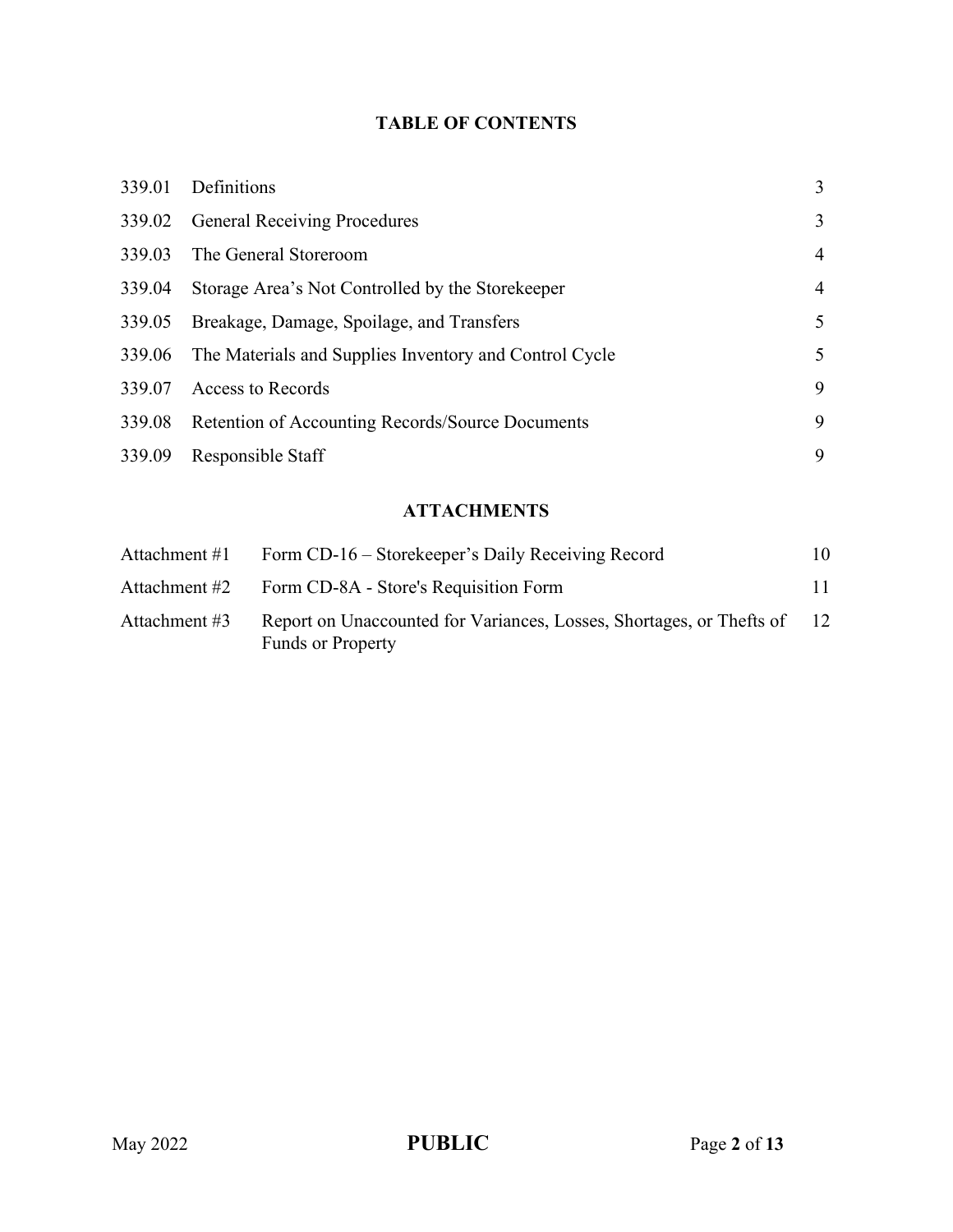#### **339.01 DEFINITIONS**

Audit: An examination of agency or institution operations, programs or accounts which is conducted by a person or persons not directly involved in the area being assessed. An independent audit results in an opinion regarding the adequacy of the area assessed.

Expense Item: Materials and Supplies that are received and immediately distributed to end users and therefore not included on the perpetual inventory.

Materials and Supplies: Expense and non-expense items that are requisitioned and received by an institution or division.

Non-Expense Item: Materials and Supplies that are received and stored for future use.

Perpetual Inventory: System of inventory control in which the number of units of any inventory item on any day can be obtained from the stock records. In this method all additions and withdrawals are recorded in inventory cards or an Excel spreadsheet as they occur to provide a running balance of quantity on hand.

Purchase Requisition: An initial request for goods which should include: item, quantity, approximate price, date needed, and proposed vendor. Said requisition is completed by authorized signatories and forwarded to the appropriate Fiscal Office.

Standard Order: Term for a preauthorized periodic issuance of specific items to a specific location.

Storekeeper: Staff member assigned to oversee the safekeeping, inventory, receipt, and issuance of materials and supplies from a general storeroom.

Tickler File: A file that serves as a reminder and is arranged to bring matters to timely attention.

#### **339.02 GENERAL RECEIVING PROCEDURES**

A. All materials and supplies (M&S) received by an institution or division shall be documented by use of a CD-16, Storekeeper's Daily Receiving Record (Attachment #1) unless an alternate method of documenting receipt of materials and supplies is approved in writing by the Director of Administrative Services. The staff member that initially receives the item from the vendor or carrier shall upon receipt legibly sign and date the receiving document, e.g., delivery receipt, packing slip.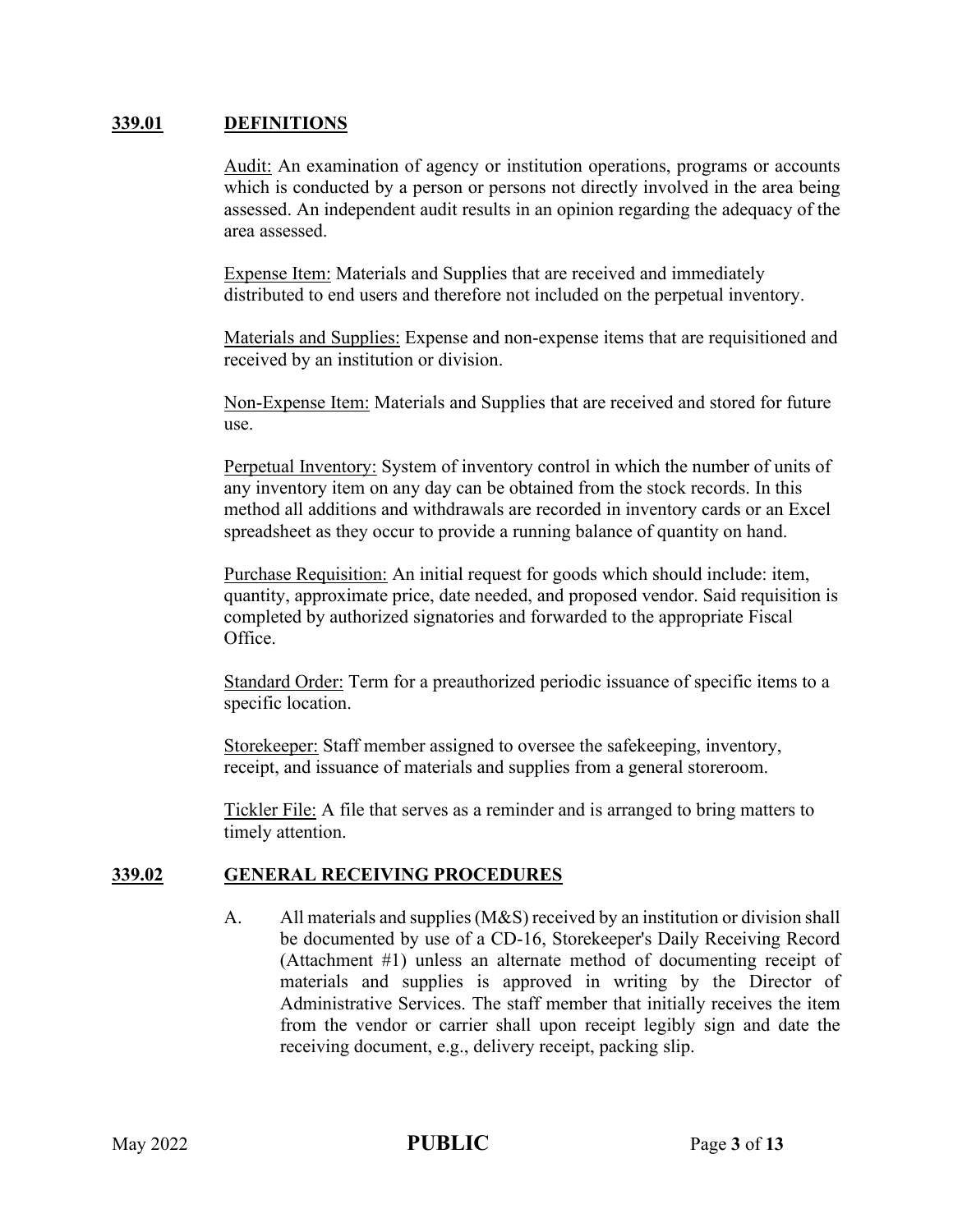- B. Fiscal Offices shall distribute a copy of executed purchase requisitions with the assigned purchase order number annotated to the Storekeeper or receiving entity. The receiver shall utilize the purchase requisition to properly compare what was ordered to what is delivered.
- C. All M&S items to be stored at the general storeroom or other designated storage areas (e.g., fuel tanks) under the control of the Storekeeper, except for office supplies and business forms, shall be posted to a perpetual inventory medium as approved by the Executive Director of Administrative Services.
- D. Perpetual inventories are maintained for assurance that institutions have materials and supplies available for day to day operations. As such, re-order points should be locally developed so that a reasonable on hand quantity of supplies is available for institution operations.
- E. It is very important that receiving documentation is forwarded daily to respective Fiscal Offices so that prompt pay discounts are not lost.

### **339.03 THE GENERAL STOREROOM**

- A. Articles received at the general storeroom or at a location under the control of the Storekeeper which are to remain there for future use shall be recorded on a perpetual inventory medium. The only exception shall be office supplies and business forms. Goods which are impracticable to be delivered directly to the general storeroom such as: animals, fuels, or other items in large quantities may be delivered and stored in other locations that are under the control of the storekeeper.
- B. If articles received at the general storeroom or at locations under the charge of the storekeeper/receiver are not to be stored for future use, then the Storekeeper shall accept, receive and then arrange delivery or have them picked up by the pertinent division, department, or area in the institution. These items shall be considered to be expensed and shall not be entered into inventory.

#### **339.04 STORAGE AREAS NOT CONTROLLED BY THE STOREKEEPER**

Expense items used by the carpenter, plumber, electrician, garage, etc. that are kept for future use in the storage areas belonging to said employees shall be received at the general storeroom and forwarded to and stored in those specific areas. Since they are "expensed", no entries shall be made for them in the perpetual inventory medium. However, articles used by said areas but stored in the general storeroom shall be considered M&S items, recorded in the inventory and treated like other stock items, in regard to their issuance.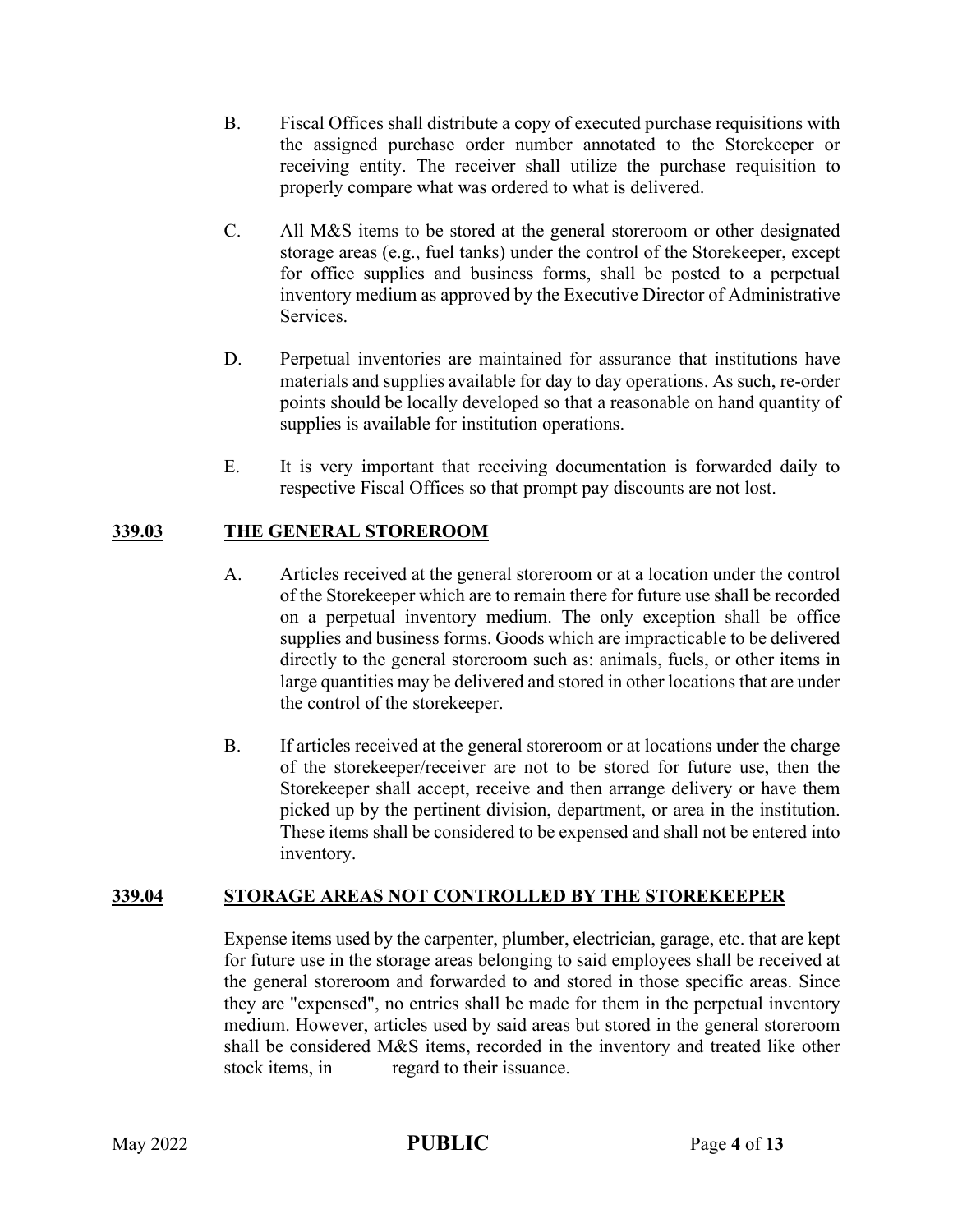#### **339.05 BREAKAGE, DAMAGE, SPOILAGE, AND TRANSFERS**

Items removed from inventory due to breakage, damage, spoilage, or transfer to other institutions shall be documented and approved by the Manager or designee that oversees the storage area. In no instance shall such approval be made by the Storekeeper or entity that maintains the perpetual inventory. Such items shall be entered into the perpetual inventory record as issued. Transferred items shall also be entered as received into the perpetual inventory record by the institution the items were transferred to. Approval documents shall be retained for audit purposes.

#### **339.06 THE MATERIALS AND SUPPLIES INVENTORY AND CONTROL CYCLE**

- A. The purchase of Materials and Supplies
	- 1. The Fiscal Office shall order materials and supplies upon receipt of a properly authorized purchase requisition and evidence of available funding. (Policy 103 DOC 340, *Departmental Purchasing Procedures* can be reviewed for a detailed view of the various purchasing methodologies).
	- 2. The Fiscal Office distributes the purchase orders (encumbrance documents) as required and sends a copy of the executed purchase requisition with the purchase order number annotated on it to the receiving area. The receiving area shall place the executed purchase requisition in a tickler file pending delivery.
- B. Receiving Materials and Supplies

Materials and Supplies are received from vendors by institutions and divisions in multiple ways. Deliveries are made by a variety of entities including; freight haulers, package delivery companies, the post office, and the supplier. Additionally, materials and supplies can at times be picked up from local companies by authorized staff. Storekeepers and other staff involved in the process of obtaining and receiving materials and supplies need to ensure timely and appropriate receipt of those materials and supplies allowing the Fiscal Office to make payments while taking advantage of prompt payment discounts and stretching our budget dollars. Multiple delivery methods require different responses. Section one below discusses how to handle a delivery from a freight hauler or other entity when the receiver is presented with only a delivery receipt that documents the number of pallets or packages. The remaining sections establish procedure for the next steps for such deliveries and how receiving should be accomplished for all other types of delivery.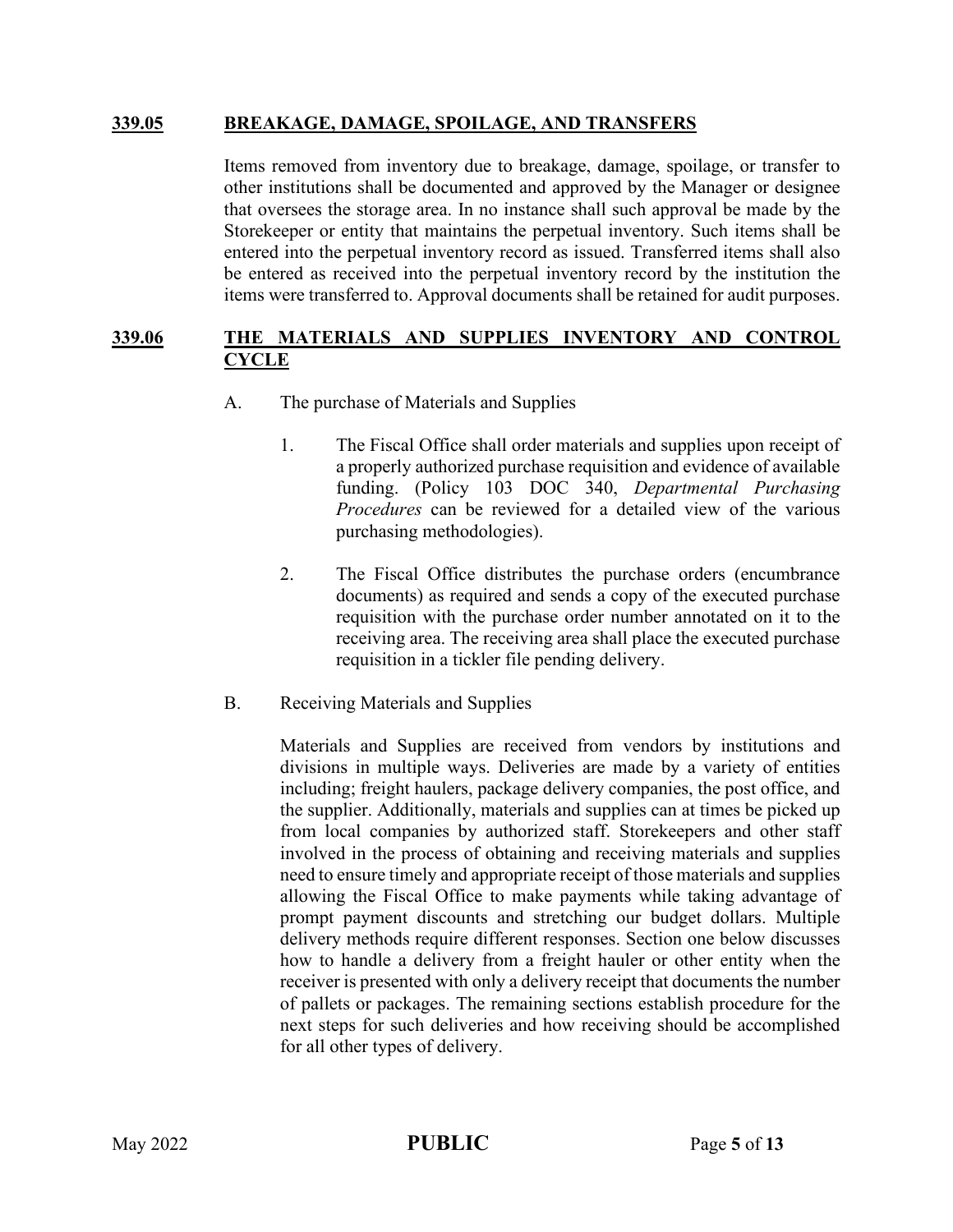- 1. Upon delivery of items by carrier the Storekeeper shall review the delivery receipt. A delivery receipt typically will only list the number of packages being delivered and may only list the number of pallets. The Storekeeper shall gain assurance that the delivery is expected and supported by a pending executed purchase requisition.
	- The carrier will identify the number of packages that make up the shipment.
	- The Storekeeper shall inspect the shipment for completeness and condition and shall sign and date the receipt.
	- Any discrepancies, damage or suspected concealed damage shall be brought to the attention of the delivery person and noted on the bill of lading or carriers delivery receipt.
	- If discrepancies are detected prior to the carriers departure the Storekeeper shall have the delivery person sign the delivery receipt to acknowledge the noted discrepancies. If the carrier has departed prior to the discrepancy being detected the Storekeeper will note the discrepancy on the delivery slip. Corrective action will also require the following steps:
		- o The shipment shall be kept in the delivered state if possible and all cartons and packaging retained.
		- o Notify the Treasurer/Fiscal Office immediately to bring a resolution to the problem.
		- o Do not open any of the packages or use any of the products until authorized by the Fiscal Office.
		- o When all problems with the delivery receipt have been resolved, Storekeeper may complete the receiving process.
- 2. Completing the receiving process:
	- The Storekeeper/receiver shall open the cartons and packages and compare the contents to the accompanying packing slip and to the executed purchase requisition.
	- It is important that the packing slip accurately matches the description and count of the physical product. If a discrepancy is detected note it on the CD-16 as an exception.
	- It is important that the packing slip and items delivered accurately match the executed purchase requisition (purchase order). If a discrepancy is noted, such as the wrong item was delivered, notify the Treasurer/Fiscal Office for direction and resolution of the problem.
- 3. All materials and supplies received by an institution or division shall be documented by use of a CD-16, Storekeeper's Daily Receiving Report (Attachment #1). This record should be completed by the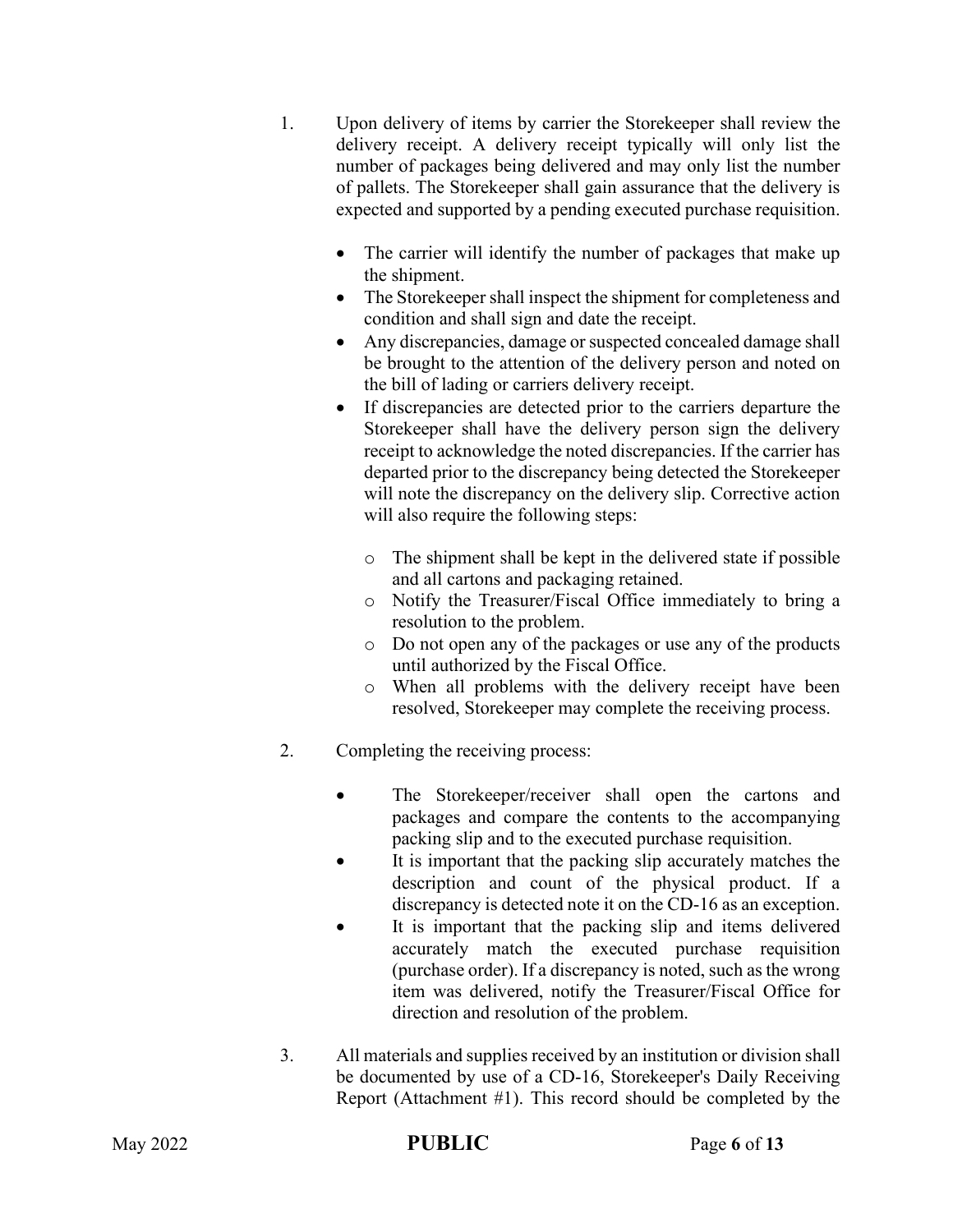Storekeeper/receiver. A separate CD-16 book should be maintained for M&S items and expense items when applicable.

- 4. A storekeeper's Daily Receiving Report (CD-16) provides space to record:
	- a. Date of receipt
	- b. Purchase order number
	- c. Vendor
	- d. Carrier
	- e. If the order was complete or partial
	- f. Exceptions; which are any differences between what the packing slip states was delivered, and what was actually received.
- 5. The Storekeeper shall send the original copy of the Storekeeper's Daily Receiving Report along with signed and dated packing slips to the appropriate Fiscal Office to be processed for payment. Packing slips shall be cross referenced to the CD-16 by annotation of the CD-16# upon the packing slip to eliminate confusion if the documents become separated. The duplicate copy of the CD-16 shall remain with the Storekeeper for the receiving department records. The Storekeeper shall add all non-expensed items to the perpetual inventory.
	- Note: It is extremely important that receiving is accomplished daily and that receiving documentation is forwarded promptly to respective Fiscal Offices. Any delay in the receiving process may result in the loss of prompt pay discounts and reduce the overall buying power of each institution/division and the Department.
- C. Issuing Materials and Supplies
	- 1. The three-part, Store's Requisition Form (CD-8A, Attachment #2) is filled out by the area or cost center that is requesting materials and supplies from the general storeroom. The CD-8A includes the following information:
		- a. Date;
		- b. Requesting area (cost center);
		- c. The signature of the supervisor of the area that is requesting the issuance of goods;
		- d. Item and description;
		- e. Quantity requested;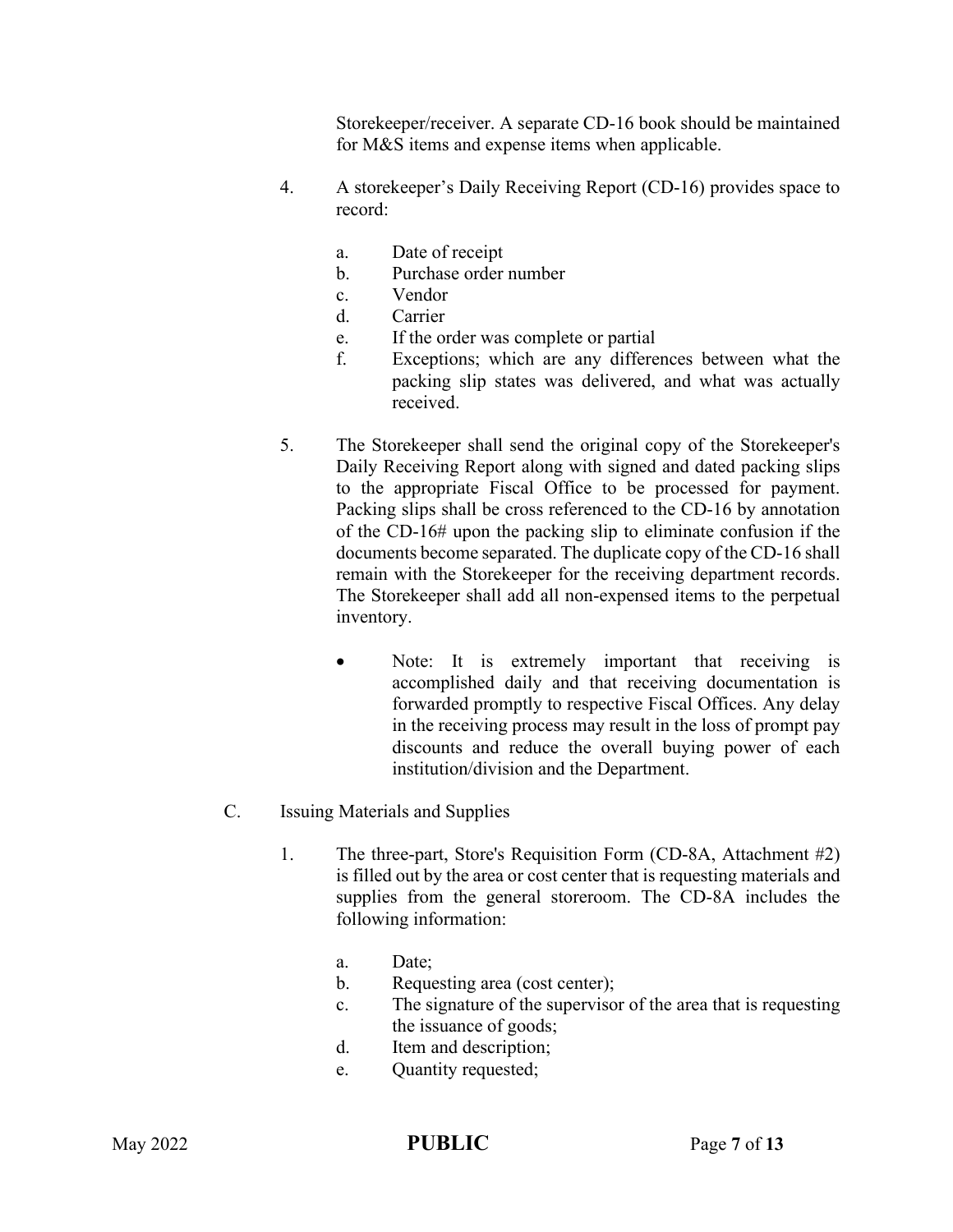- f. The signature of the manager or designee responsible for approving the issuance of goods;
- g. Initials of the individual issuing the items;
- h. Signature of person items are delivered to.
- 2. The original and first copy shall be sent to the manager or designee responsible for the oversight of the storeroom who shall review the request, make any required adjustments and then forward the approved requisition request to the Storekeeper so that the order can be processed. The second copy shall be retained by the requesting entity pending delivery of the items.
- 3. The Storekeeper shall then issue the goods, obtaining a signature of receipt from the person accepting delivery or picking up the order. The Storekeeper shall provide the first copy of the CD-8A as a receipt to the individual signing for the goods.
- 4. The Storekeeper shall post the issuance to the perpetual inventory and file the original copy of the stores requisition slip as supporting documentation for the issuance.
- 5. The Storekeeper shall file supporting documentation for issuances by operational area or cost center to facilitate reviews of issuance to that operational area/cost center as required.
- 6. It is acceptable that approved Standard Order Forms be copied and utilized in lieu of CD-8A's as supporting documentation for approved standard weekly/monthly issuances. Any issuance quantity changes to the standard order should be annotated on the copied document.
- D. Inventory Procedures
	- 1. Physical inventories of all Materials and Supplies shall be taken, at the minimum, twice annually including June 30th. Physical inventories shall be properly supervised and/or spot checked by the manager or designee that oversees the storage area.
	- 2. The physical inventory of stock M&S items shall be compared to the perpetual inventory. Differences shall be noted, investigated, and where needed, adjustments shall be made to the perpetual inventory. All such adjustments shall be reviewed and authorized by the manager or designee that oversees the storage area. In cases where adjustments appear to indicate the misappropriation or mismanagement of inventory goods, the Manager or designee shall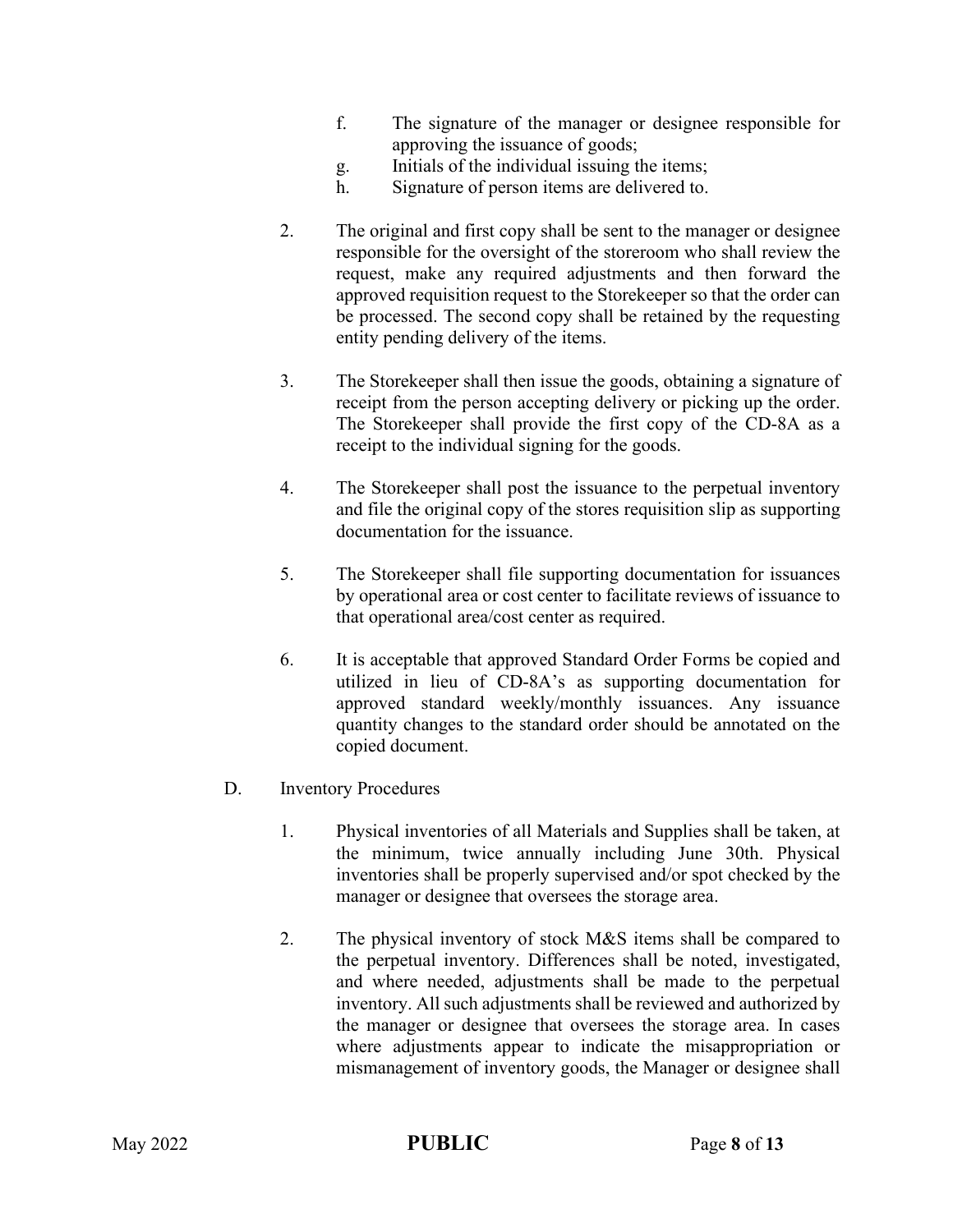notify the Superintendent and the Executive Director of Administrative Services.

3. Overall shortages/overages shall be summed and the Report on Unaccounted for Variances, Losses, Shortages, or Thefts of Funds or Property (Attachment #3) shall be completed and sent to Support Services who shall consolidate said reports Department-wide and forward to the Office of the State Auditor as required.

#### **339.07 ACCESS TO RECORDS**

The Executive Director of Administrative Services or his/her/their designee shall have access to all institutions and their fiscal records for audit purposes to determine compliance with this policy.

#### **339.08 RETENTION OF ACCOUNTING RECORDS/SOURCE DOCUMENTS**

The Department (facility/institution) copy of all fiscal documents shall be systematically filed to facilitate later retrieval for audit purposes.

#### **339.09 RESPONSIBLE STAFF**

The Executive Director of Administrative Services or his/her/their designee, under the supervision of the Deputy Commissioner of Administration, shall be responsible for implementing and monitoring this policy throughout the Department. Also, the Executive Director of Administrative Services or his/her/their designee shall have access to all institutions and their fiscal records. Each Superintendent and Department Head shall be responsible for implementation of this policy in his/her/their institution or division and for development of any and all necessary and appropriate institution/division policies and procedures.

Attachment #1

# DOC FORM CD-16

**No.** 

May 2022 **PUBLIC** Page 9 of 13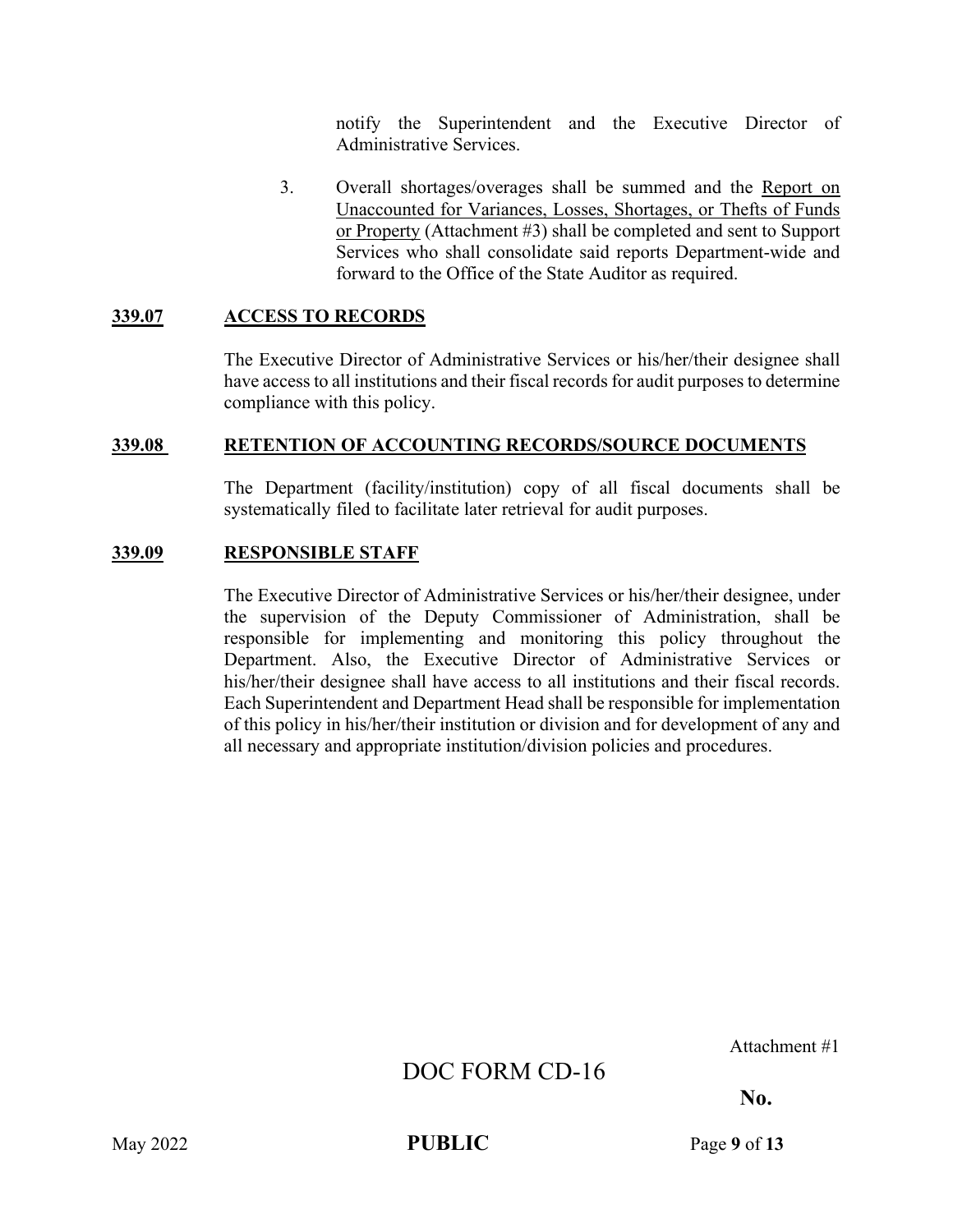# **S**TOREKEEPER'S**D**AILY**R**ECEIVING **R**ECORD

|                         |               |          |         | Date         | 20               |
|-------------------------|---------------|----------|---------|--------------|------------------|
|                         |               |          |         |              |                  |
| Purchase Order          |               |          |         | Received VIA |                  |
| Number                  | Received From | Complete | Partial | (Carrier)    | <b>RECIPIENT</b> |
|                         |               |          |         |              |                  |
| NOTE EXCEPTIONS:        |               |          |         |              |                  |
|                         |               |          |         |              |                  |
|                         |               |          |         |              |                  |
|                         |               |          |         |              |                  |
| Purchase Order          |               |          |         | Received VIA |                  |
| Number                  | Received From | Complete | Partial | (Carrier)    | <b>RECIPIENT</b> |
|                         |               |          |         |              |                  |
| NOTE EXCEPTIONS:        |               |          |         |              |                  |
|                         |               |          |         |              |                  |
|                         |               |          |         |              |                  |
|                         |               |          |         |              |                  |
| Purchase Order          |               |          |         | Received VIA |                  |
| Number                  | Received From | Complete | Partial | (Carrier)    | <b>RECIPIENT</b> |
|                         |               |          |         |              |                  |
| <b>NOTE EXCEPTIONS:</b> |               |          |         |              |                  |
|                         |               |          |         |              |                  |
|                         |               |          |         |              |                  |
|                         |               |          |         |              |                  |
| Purchase Order          |               |          |         | Received VIA |                  |
| Number                  | Received From | Complete | Partial | (Carrier)    | <b>RECIPIENT</b> |
|                         |               |          |         |              |                  |
| <b>NOTE EXCEPTIONS:</b> |               |          |         |              |                  |
|                         |               |          |         |              |                  |
|                         |               |          |         |              |                  |
|                         |               |          |         |              |                  |

THIS COPY TO BE SENT TO: FISCAL SERVICES (DAILY)

(STOREKEEPER)

Attachment #2

FORM CD-8A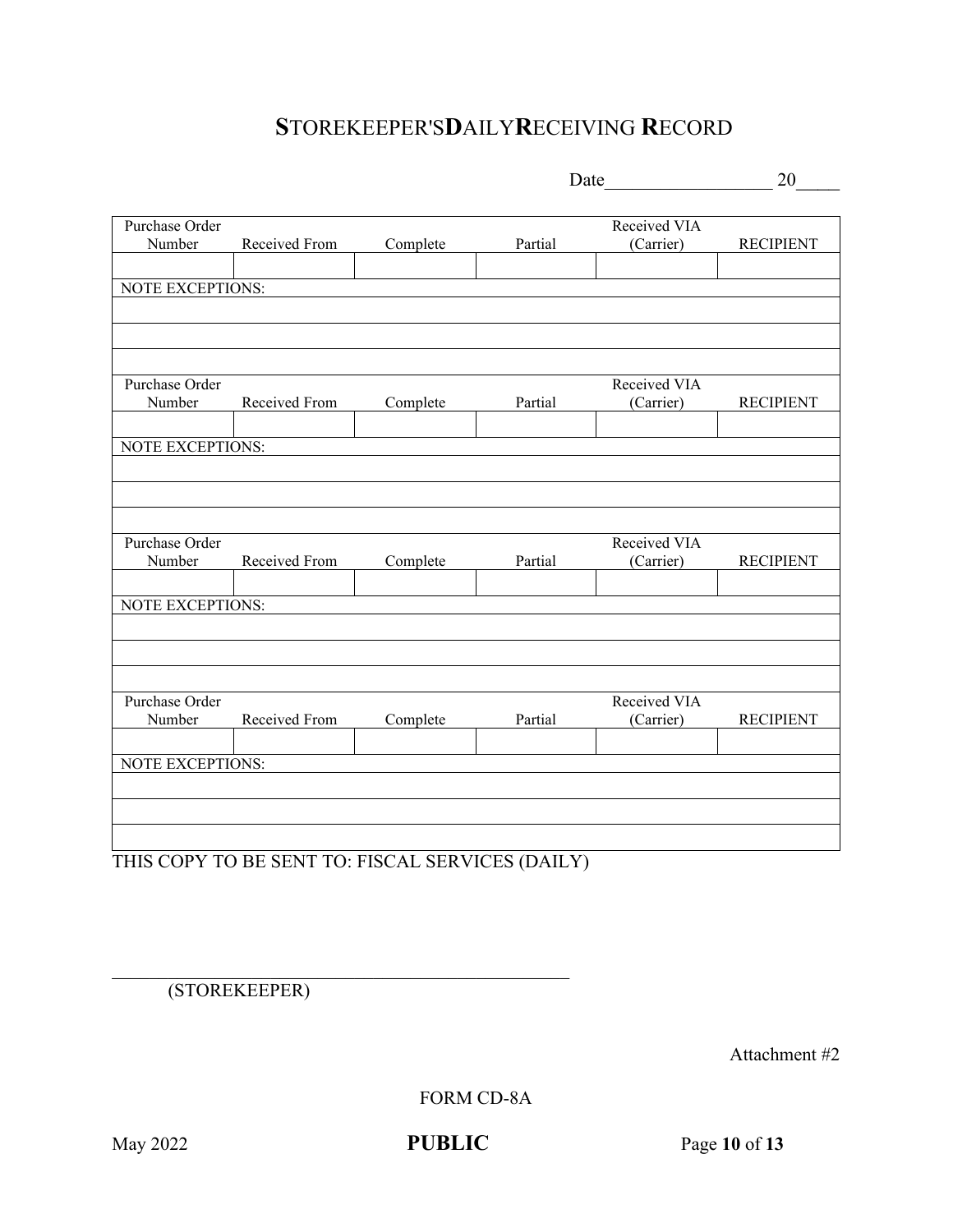Requisition for:

Requested by: \_\_\_\_\_\_\_\_\_\_\_\_\_\_\_\_\_\_\_\_\_\_\_\_\_\_\_\_\_\_\_\_\_\_\_\_\_\_\_\_\_\_\_\_\_\_\_\_\_\_\_\_\_\_\_\_\_\_\_\_\_\_\_\_\_\_

| <b>QUANTITY</b> | <b>ARTICLES</b> |
|-----------------|-----------------|
|                 |                 |
|                 |                 |
|                 |                 |
|                 |                 |
|                 |                 |
|                 |                 |
|                 |                 |
|                 |                 |
|                 |                 |
|                 |                 |
|                 |                 |
|                 |                 |
|                 |                 |
|                 |                 |
|                 |                 |
|                 |                 |
|                 |                 |
|                 |                 |
|                 |                 |
|                 |                 |
|                 |                 |
|                 |                 |
|                 |                 |
|                 |                 |
|                 |                 |
|                 |                 |
| Issued by _     |                 |

Received by \_\_\_\_\_\_\_\_\_\_\_\_\_\_\_\_\_\_\_\_\_\_\_\_\_\_\_\_\_\_\_\_\_\_\_\_\_\_\_\_\_\_\_\_\_\_\_\_\_\_\_\_\_\_\_\_\_\_\_\_\_\_\_\_\_\_\_

Attachment #3

**Report on Unaccounted for Variances, Losses** 

May 2022 **PUBLIC** Page 11 of 13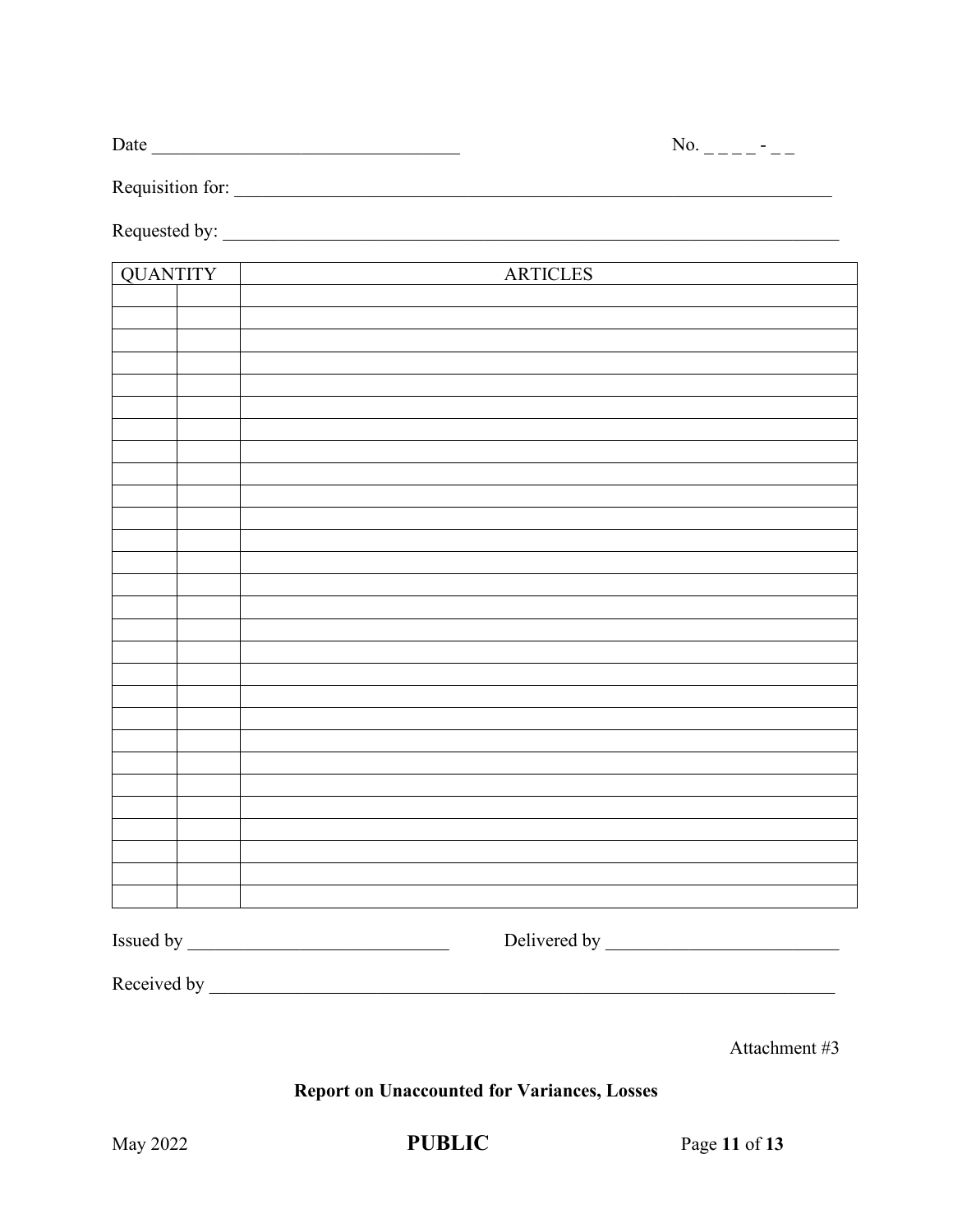# **Shortages, or Thefts of Funds or Property**

| TO:                              | Office of the State Auditor                                                                                                                      |
|----------------------------------|--------------------------------------------------------------------------------------------------------------------------------------------------|
| From:                            | <u> 1989 - Johann Barbara, martin amerikan ba</u>                                                                                                |
| Date:                            | <u> 1990 - Johann John Stoff, mars and de British and de British and de British and de British and de British and </u>                           |
| Agency:                          |                                                                                                                                                  |
| Address:                         |                                                                                                                                                  |
|                                  |                                                                                                                                                  |
|                                  |                                                                                                                                                  |
| <b>Explanation of Condition:</b> |                                                                                                                                                  |
|                                  |                                                                                                                                                  |
| Cause of Condition:              |                                                                                                                                                  |
|                                  |                                                                                                                                                  |
| Amount of Funds Involved:        |                                                                                                                                                  |
|                                  |                                                                                                                                                  |
|                                  | Appropriation Accounts, Trust Funds, Checking Accounts, ect. involved (List all the particulars,<br>i.e., account numbers, banks, amounts, ect.) |
|                                  |                                                                                                                                                  |
|                                  | Agency Division or Section Involved:                                                                                                             |